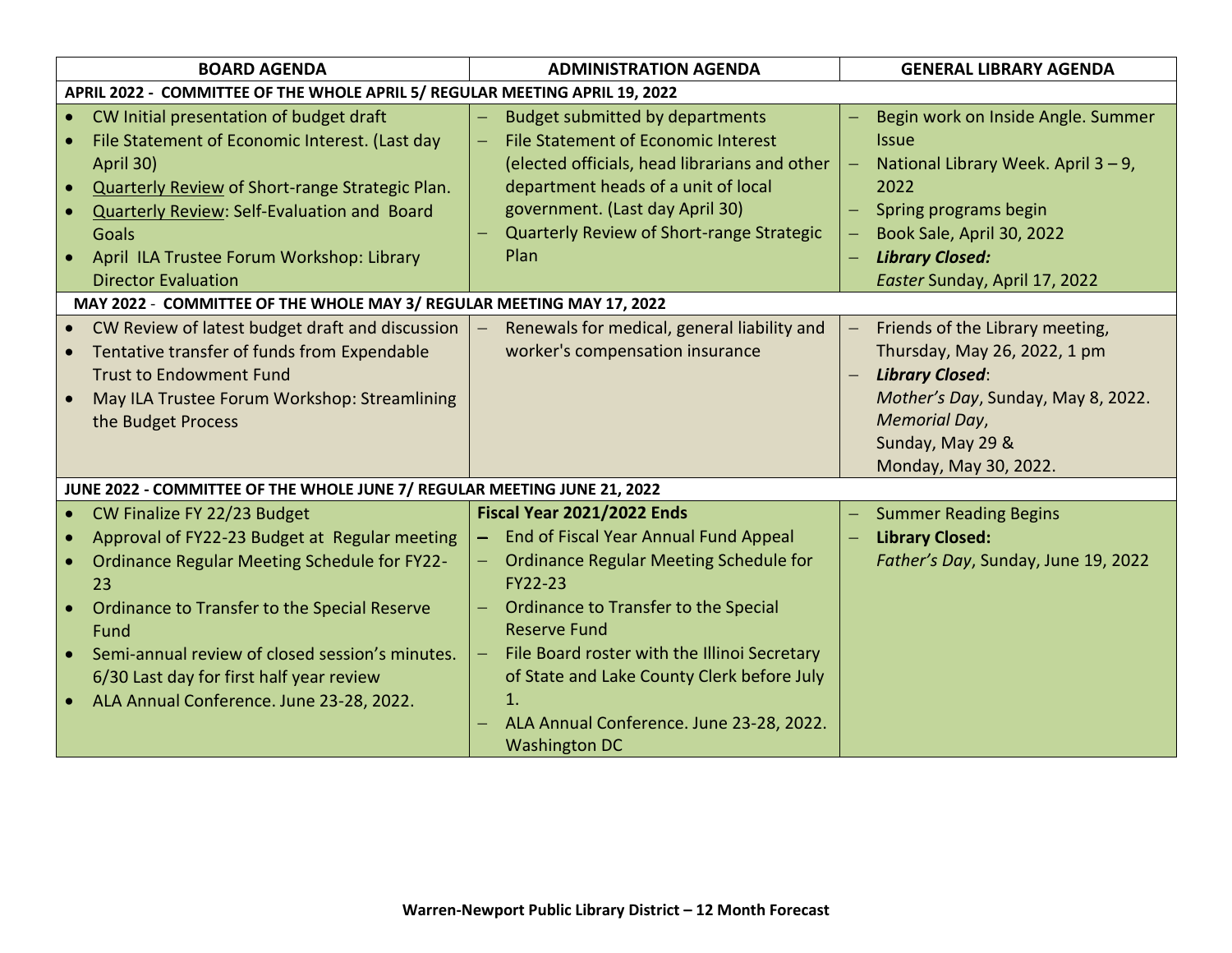| <b>BOARD AGENDA</b>                                                   |                                                                                                                                                                                                                                                                                                                                                                                              | <b>ADMINISTRATION AGENDA</b>                                                                                                                                                                                                                                                                                                                                                                              | <b>GENERAL LIBRARY AGENDA</b>                                                                                                                          |  |  |
|-----------------------------------------------------------------------|----------------------------------------------------------------------------------------------------------------------------------------------------------------------------------------------------------------------------------------------------------------------------------------------------------------------------------------------------------------------------------------------|-----------------------------------------------------------------------------------------------------------------------------------------------------------------------------------------------------------------------------------------------------------------------------------------------------------------------------------------------------------------------------------------------------------|--------------------------------------------------------------------------------------------------------------------------------------------------------|--|--|
| JULY 2022 - COMMITTEE OF THE WHOLE JULY TBD/ REGULAR MEETING JULY TBD |                                                                                                                                                                                                                                                                                                                                                                                              |                                                                                                                                                                                                                                                                                                                                                                                                           |                                                                                                                                                        |  |  |
| $\bullet$<br>$\bullet$                                                | Ordinance - Building, Sites & Maintenance<br>Ordinance - Tentative Budget &<br>Appropriations<br>Ordinance - Annual Review of non-resident<br>card participation<br>Audit of Regular Meetings Minutes FY21-22<br>Semi-annual review of closed session<br>minutes<br><b>Quarterly Review of Short-range Strategic</b><br>Plan.<br><b>Quarterly Review: Self-Evaluation and Board</b><br>Goals | - FISCAL YEAR 2022/2023 BEGINS<br>Ordinance - Building, Sites & Maintenance<br>Ordinance - Tentative Budget & Appropriations<br>Ordinance - Annual Review of non-resident card<br>participation<br>Begin work on IPLAR<br>$\overline{\phantom{m}}$<br>Audit of Regular Meeting minutes FY21-22<br>Total Compensation Packages for employees earning over<br>\$75,000<br>Begin work on Annual Audit Report | Begin work on Inside<br>Angle. Fall Issue.<br><b>Summer Reading Ends</b><br><b>Library Closed:</b><br>Independence Day,<br>Monday, July 4, 2022        |  |  |
|                                                                       | AUGUST 2022 - COMMITTEE OF THE WHOLE JULY TBD/ REGULAR MEETING JULY TBD                                                                                                                                                                                                                                                                                                                      |                                                                                                                                                                                                                                                                                                                                                                                                           |                                                                                                                                                        |  |  |
|                                                                       | Approval of 2022 Illinois Public Library<br><b>Annual Report (IPLAR)</b><br>Treasurer- to file a sworn, detailed and<br>itemized statement of all receipts and<br>expenditures for the preceding FY. Deadline<br>August 30                                                                                                                                                                   | File 2022 Illinois Public Annual Report (IPLAR). Deadline on<br>or before September 1<br>Treasurer's Annual Report with detail account of all<br>receipts and expenditures. Deadline August 30                                                                                                                                                                                                            | Gurnee Days, August 6<br>& 7, 2022.<br>Friends of the Library<br>meeting, Thursday,<br>August 25, 2022, 1 pm                                           |  |  |
| SEPTEMBER 2022- COMMITTEE OF THE WHOLE TBD/ REGULAR MEETING TBD       |                                                                                                                                                                                                                                                                                                                                                                                              |                                                                                                                                                                                                                                                                                                                                                                                                           |                                                                                                                                                        |  |  |
| $\bullet$<br>$\bullet$                                                | Public Hearing - Annual Budget and<br>Appropriation starts at 6:45 p.m.<br>Ordinance - Annual Budget & Appropriation<br>Resolution - Proclamation Friends of the<br>Library Week October                                                                                                                                                                                                     | Public Hearing - Annual Budget and Appropriation<br>Ordinance - Annual Budget & Appropriation<br><b>Resolution - Proclamation FOL Week</b><br>September 30. Last Day to transfer unexpended funds from<br>prior FY to Special Reserve Fund.<br>Consolidated Election April 5, 2023 - First day (TBD) to<br>circulate nomination petition papers for Library Trustee                                       | Fall programs begins<br>Library Card Sign-Up<br>Month<br><b>Banned Books Week</b><br><b>Library Closed:</b><br>Labor Day, Monday,<br>September 5, 2022 |  |  |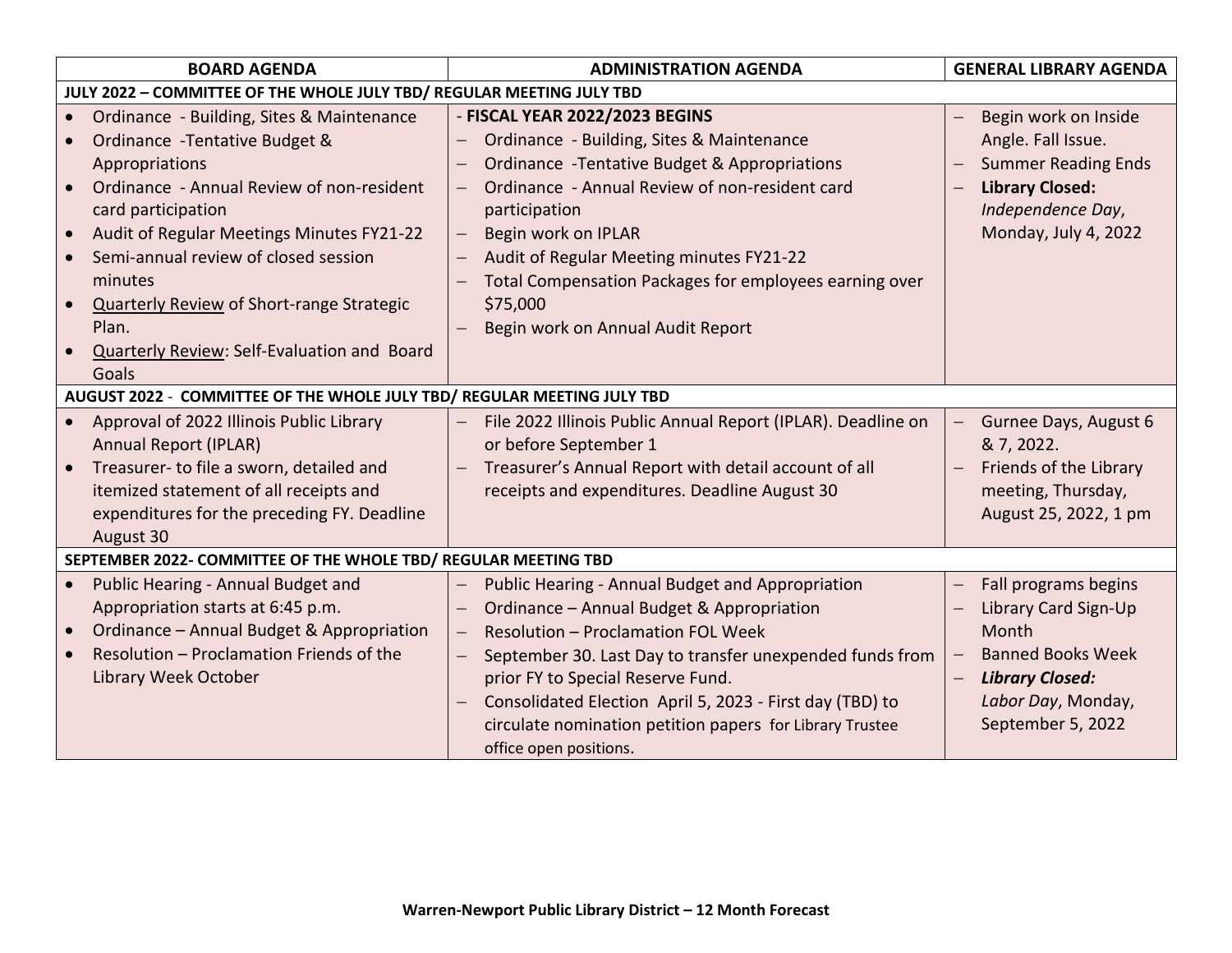| <b>BOARD AGENDA</b>                                                                                                                                                                                                                                                                                                                                           | <b>ADMINISTRATION AGENDA</b>                                                                                                                                                                                                                                                                                                                                                                                                 | <b>GENERAL LIBRARY AGENDA</b>                                                                                                                                                                       |  |  |  |
|---------------------------------------------------------------------------------------------------------------------------------------------------------------------------------------------------------------------------------------------------------------------------------------------------------------------------------------------------------------|------------------------------------------------------------------------------------------------------------------------------------------------------------------------------------------------------------------------------------------------------------------------------------------------------------------------------------------------------------------------------------------------------------------------------|-----------------------------------------------------------------------------------------------------------------------------------------------------------------------------------------------------|--|--|--|
| OCTOBER 2022 - COMMITTEE OF THE WHOLE TBD/ REGULAR MEETING TBD                                                                                                                                                                                                                                                                                                |                                                                                                                                                                                                                                                                                                                                                                                                                              |                                                                                                                                                                                                     |  |  |  |
| Resolution - Determine Estimate of<br><b>Funds Needed</b><br>Complete and present annual audit to the<br><b>Board</b><br><b>Quarterly Review of Short-range Strategic</b><br>$\bullet$<br>Plan.<br><b>Quarterly Review: Self-Evaluation and</b><br>$\bullet$<br><b>Board Goals</b><br>Work on Per Capita & Equalization Aid<br>grant application requirements | Complete and present annual audit to the Board<br>Resolution - Determine Estimate of Funds Needed<br><b>Annual Appeal Letters</b><br>Begin work on Per Capita & Equalization Aid Grant<br>Application. Deadline before January 15<br>Begin work on holiday cards<br>Receive audited annual financial statement<br>Annual performance evaluations started                                                                     | Begin work on Inside<br>Angle. Winter Issue.<br><b>Teen Read Week</b><br><b>National Friends of</b><br><b>Libraries Week</b><br>Friends of the Library<br>Week, Thursday, October<br>27, 2022, 1 pm |  |  |  |
| NOVEMBER 2022 - COMMITTEE OF THE WHOLE TBD/ REGULAR MEETING TBD                                                                                                                                                                                                                                                                                               |                                                                                                                                                                                                                                                                                                                                                                                                                              |                                                                                                                                                                                                     |  |  |  |
| Levy Ordinance.<br>$\bullet$<br><b>Staff Year End Bonuses</b><br>Treasurer to prepare sworn report of<br>$\bullet$<br><b>Receipts and Disbursements</b><br>Executive Director annual performance<br>evaluation                                                                                                                                                | Approval of Levy Ordinance<br>File Audit Report and annual Financial Report with<br>Comptroller and County Clerk.<br>Publish treasurer's report of annual receipts and<br>$\overline{\phantom{0}}$<br>disbursements<br>Work on holiday e-cards<br>Mail annual appeal letter.<br>Post Continuing Disclosure Information (Bonds)<br>Annual performance evaluations of managers and<br>administrative staff                     | NaNoWriMo<br>Annual performance<br>evaluations ended<br><b>Library Closed:</b><br>Thanksgiving Day, Thursday,<br>November 24, 2022                                                                  |  |  |  |
| DECEMBER 2022 - COMMITTEE OF THE WHOLE / REGULAR MEETING TBD                                                                                                                                                                                                                                                                                                  |                                                                                                                                                                                                                                                                                                                                                                                                                              |                                                                                                                                                                                                     |  |  |  |
| • Treasurer's Report of Receipts and<br><b>Disbursements</b><br>Approval of Per Capita & Equalization Aid<br>Grant Application. Deadline January 15,<br>2023<br>Semi-annual review of closed session<br>minutes: second half year review<br>Executive Director's annual performance<br>$\bullet$                                                              | Treasurers' Report of Receipts and Disbursements to file with<br>County Clerk before December 31<br>Approval and filing of Illinois Per Capita & Equalization Aid<br>Grant Application. Deadline January 15, 2023.<br><b>Email Holiday Cards</b><br>Program pay increases for staff<br>Consolidated Election April 5, 2023: First day (TBD) and last day<br>(TBD) to file nomination petition papers for the Library Trustee | <b>Library Closed:</b><br>Christmas Eve, Saturday,<br>December 24, 2022.<br>Christmas Day, Sunday<br>December 25, 2022.<br>New Year's Eve, Saturday,<br>December 31, 2022.                          |  |  |  |
| evaluation                                                                                                                                                                                                                                                                                                                                                    | office open positions.                                                                                                                                                                                                                                                                                                                                                                                                       |                                                                                                                                                                                                     |  |  |  |